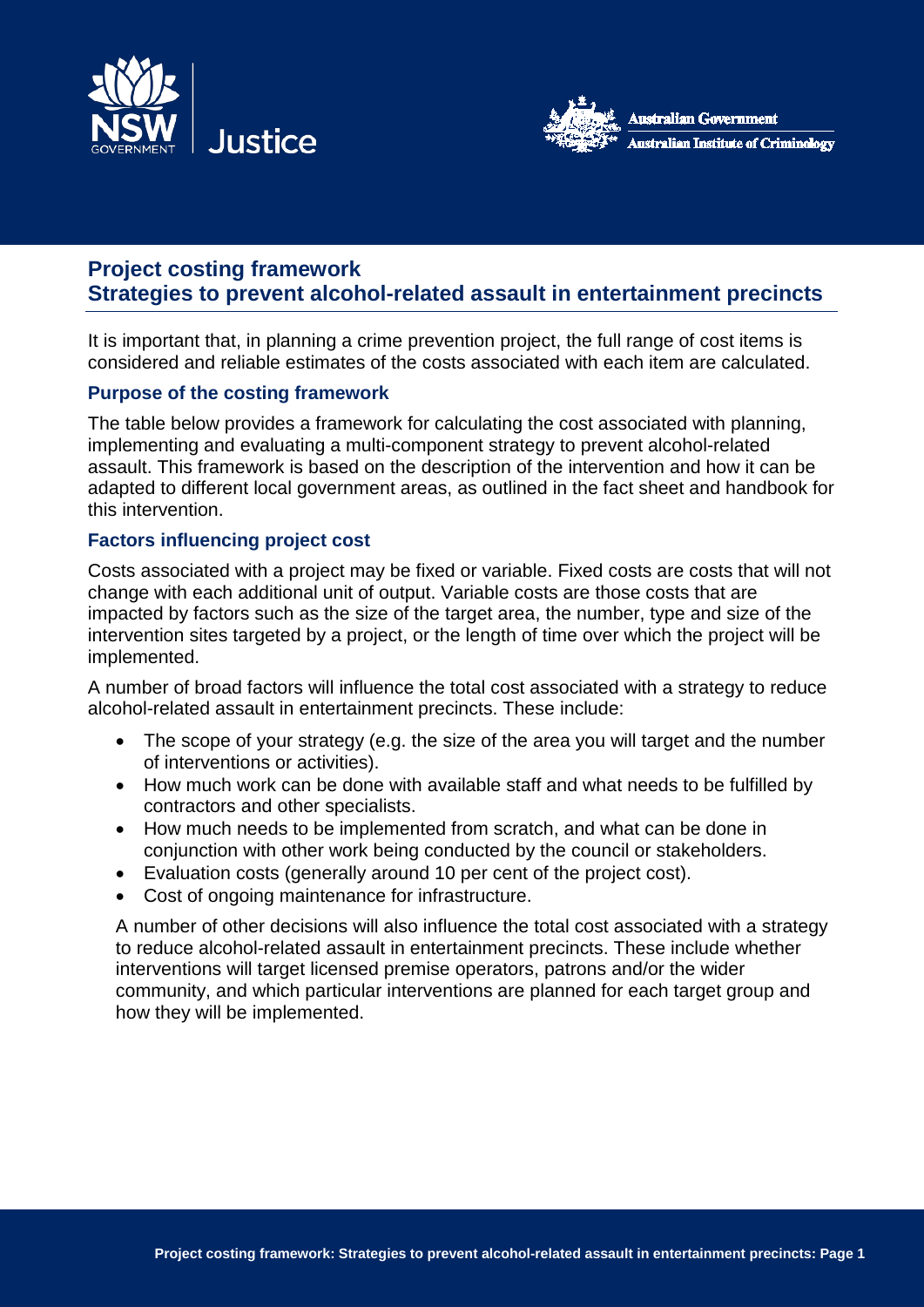You will need to consider whether:

- a code of conduct for licensed premises operating in the local entertainment precinct needs to be established
- training needs to be provided to licensed premise owners, staff and security, and whether this training will be one-off or ongoing
- safety audits of licensed premises need to be undertaken and who will be responsible (e.g. police, security providers, council staff, etc.)
- public spaces will be redeveloped in accordance with CPTED principles (e.g. through establishing secure taxi ranks to ensure patrons queue for taxis in an orderly fashion)
- a public awareness campaign will be undertaken, who it will target (e.g. patrons or the wider community) and how it will be run (e.g. through signage, local media, distribution of material)
- late night transport options will be provided for patrons, at what cost and how they will be advertised.

### **How to use the framework**

To use the framework, identify the cost per unit for each of the items within the framework that are relevant to your project. Determine the total number of units of each item that will be required. It will then be possible to determine the total cost for each item and the overall cost of your project.

The examples presented in the framework (for a strategy involving the development of a code of conduct, training for license premise operators, staff and security, safety audits and risk assessments in license premises, the provision of late night transport for patrons and the development and operation of a secure taxi rank) are provided as cost **estimates** only and exclude GST. You will need to adapt these estimates to suit your own local circumstances and source quotes that are specifically tailored to your council's selected strategies. Not all the items will be relevant to your particular project and others may be required.

The NSW Department of Justice will generally, upon successful application, provide funds for many cost items. However, local councils, and/or project partners (e.g. police) will be expected to provide some in-kind contributions for some cost items, particularly those relating to personnel and ongoing maintenance costs.

#### **Acknowledgements**

This costing framework was commissioned by the New South Wales Department of Justice and prepared by the Australian Institute of Criminology in 2012.

© Crown in right of the State of New South Wales (Department of Attorney General and Justice).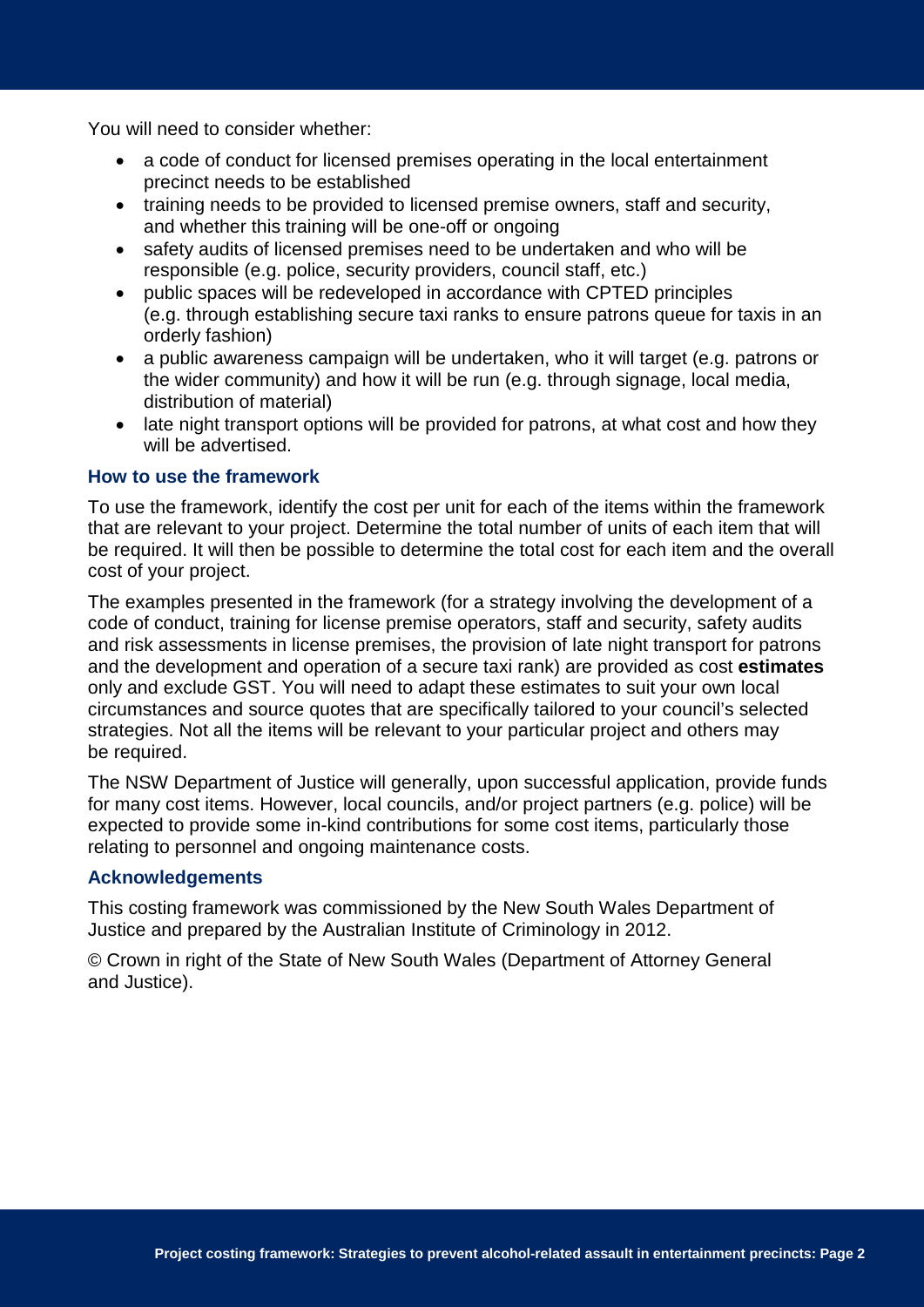| Project budget for a strategy to prevent alcohol-related assault in entertainment precincts |                          |                                                                                                                                                                                                                                                                                                                                 |                                                                                                                                                                                                                                                                                              |                           |                                |                                        |  |
|---------------------------------------------------------------------------------------------|--------------------------|---------------------------------------------------------------------------------------------------------------------------------------------------------------------------------------------------------------------------------------------------------------------------------------------------------------------------------|----------------------------------------------------------------------------------------------------------------------------------------------------------------------------------------------------------------------------------------------------------------------------------------------|---------------------------|--------------------------------|----------------------------------------|--|
|                                                                                             |                          |                                                                                                                                                                                                                                                                                                                                 | Enter the following information for your project (examples provided):                                                                                                                                                                                                                        |                           |                                |                                        |  |
| <b>Project stage</b>                                                                        | <b>Cost</b><br>component | <b>Cost item</b>                                                                                                                                                                                                                                                                                                                | <b>Brief description</b><br>of cost item                                                                                                                                                                                                                                                     | <b>Number</b><br>of units | Cost per unit                  | <b>Total cost</b><br>(specify in kind) |  |
| <b>Project planning</b>                                                                     | Personnel                | Personnel responsible for project<br>planning, including consultation<br>with key stakeholders, consultation<br>with entertainment precinct users,<br>business owners and operators and<br>local residents, collection and<br>analysis of data, monitoring of<br>project and sourcing quotes from<br>relevant service providers | Project officer<br>(local council)                                                                                                                                                                                                                                                           | 105 hours                 | \$36/hour<br>$(+22%$ on-costs) | In kind (\$4,625)                      |  |
|                                                                                             | Other (specify)          |                                                                                                                                                                                                                                                                                                                                 |                                                                                                                                                                                                                                                                                              |                           | $\frac{1}{2}$                  | $\frac{1}{2}$                          |  |
| <b>Project</b><br>implementation                                                            | Personnel                | Personnel responsible for the<br>development of a code of conduct<br>for licensed premise operators,<br>including consultation with relevant<br>stakeholders, drafting the code of<br>conduct, promotion to relevant<br>parties and overseeing the<br>implementation of the code<br>of conduct                                  | Project officer<br>(local council), police,<br>licensing authority and<br>licensed premise operators,<br>and peak body                                                                                                                                                                       | 40 hours                  | \$36/hour<br>$(+22%$ on-costs) | In kind (\$1,762)                      |  |
|                                                                                             | Personnel                | Training providers to deliver<br>training to licensed premise<br>operators, staff and security to<br>ensure levels of training in<br>responsible service of alcohol<br>(RSA) are maintained and to<br>provide training on dealing with<br>intoxicated and aggressive patrons                                                    | Police and liquor licensing<br>authority to hold three one-<br>day workshops with licensed<br>premise operators to provide<br>training on liquor licensing<br>legislation, legal obligations<br>and aspects of premise<br>management and design<br>that may minimise the risk<br>of violence |                           | $\frac{1}{2}$                  | In kind                                |  |
|                                                                                             | Personnel                | Personnel responsible for the<br>development of safety audit and<br>risk assessment toolkit (for self-<br>assessment) and/or signage and<br>other advertising materials                                                                                                                                                         | Project officer<br>(local council)                                                                                                                                                                                                                                                           | 40 hours                  | \$36/hour<br>$(+22%$ on-costs) | In kind (\$1,762)                      |  |

# **Project budget for a strategy to prevent alcohol-related assault in entertainment precincts**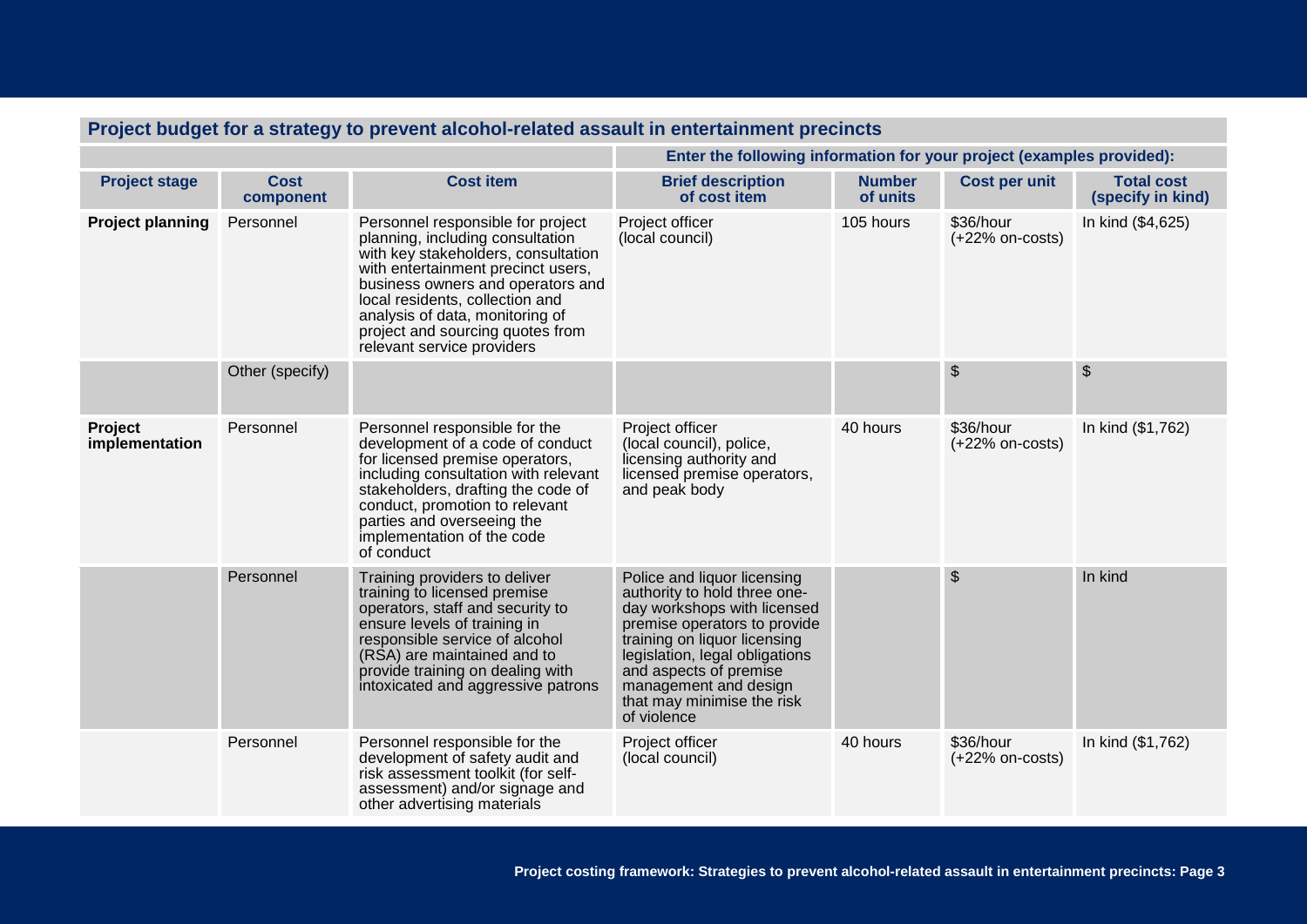| Project budget for a strategy to prevent alcohol-related assault in emerican intent precincts |                          |                                                                                                                                                                                                                                                                                                                                        |                                                                                                                                                                                                                                                                                                      |                           |                                |                                        |  |
|-----------------------------------------------------------------------------------------------|--------------------------|----------------------------------------------------------------------------------------------------------------------------------------------------------------------------------------------------------------------------------------------------------------------------------------------------------------------------------------|------------------------------------------------------------------------------------------------------------------------------------------------------------------------------------------------------------------------------------------------------------------------------------------------------|---------------------------|--------------------------------|----------------------------------------|--|
|                                                                                               |                          |                                                                                                                                                                                                                                                                                                                                        | Enter the following information for your project (examples provided):                                                                                                                                                                                                                                |                           |                                |                                        |  |
| <b>Project stage</b>                                                                          | <b>Cost</b><br>component | <b>Cost item</b>                                                                                                                                                                                                                                                                                                                       | <b>Brief description</b><br>of cost item                                                                                                                                                                                                                                                             | <b>Number</b><br>of units | <b>Cost per unit</b>           | <b>Total cost</b><br>(specify in kind) |  |
|                                                                                               | Experts/<br>contractors  | Production of awareness campaign<br>materials (including information<br>leaflets, safety audit and risk<br>assessment toolkits, signage<br>and/or other resources), including<br>typesetting, publishing, advertising<br>and other media costs                                                                                         | Safety audit and risk<br>assessment toolkits for<br>distribution to licensed<br>premise operators in high<br>risk locations and/or where<br>there has been a recent<br>alcohol-related assault<br>offence                                                                                            | 150 toolkits              |                                | \$4,000                                |  |
|                                                                                               |                          |                                                                                                                                                                                                                                                                                                                                        | Signage to be placed in<br>licensed premises promoting<br>RSA, availability of public<br>transport, steps to minimise<br>risk of victimisation and<br>strategies in place to reduce<br>alcohol-related assault                                                                                       | 200 signs                 |                                | \$800                                  |  |
|                                                                                               |                          |                                                                                                                                                                                                                                                                                                                                        | Regular newsletter alerting<br>licensed premise owners and<br>operators of recent alcohol-<br>related offences and<br>characteristics of offenders,<br>victims and incidents, and<br>steps to minimise risk of<br>victimisation                                                                      | 15 hours                  | \$36/hour<br>$(+22%$ on-costs) | In kind (\$661)                        |  |
|                                                                                               | Personnel                | Personnel to conduct safety<br>audits and risk assessments and/<br>or to distribute safety audits and<br>risk assessment toolkits to<br>licensed premise operators in the<br>entertainment precinct (e.g. local<br>council staff, police, volunteers,<br>environmental planner or<br>security provider contracted by<br>local council) | Project officer (local council)<br>to distribute safety audit and<br>risk assessment toolkits to<br>operators of licensed<br>premises in high-risk<br>locations; police to distribute<br>safety audit and risk<br>assessment toolkit to<br>premises with recent alcohol-<br>related assault offences | 40 hours                  | \$36/hour<br>$(+22%$ on-costs) | In kind (\$1,762)                      |  |

# **Project budget for a strategy to prevent alcohol-related assault in entertainment precincts**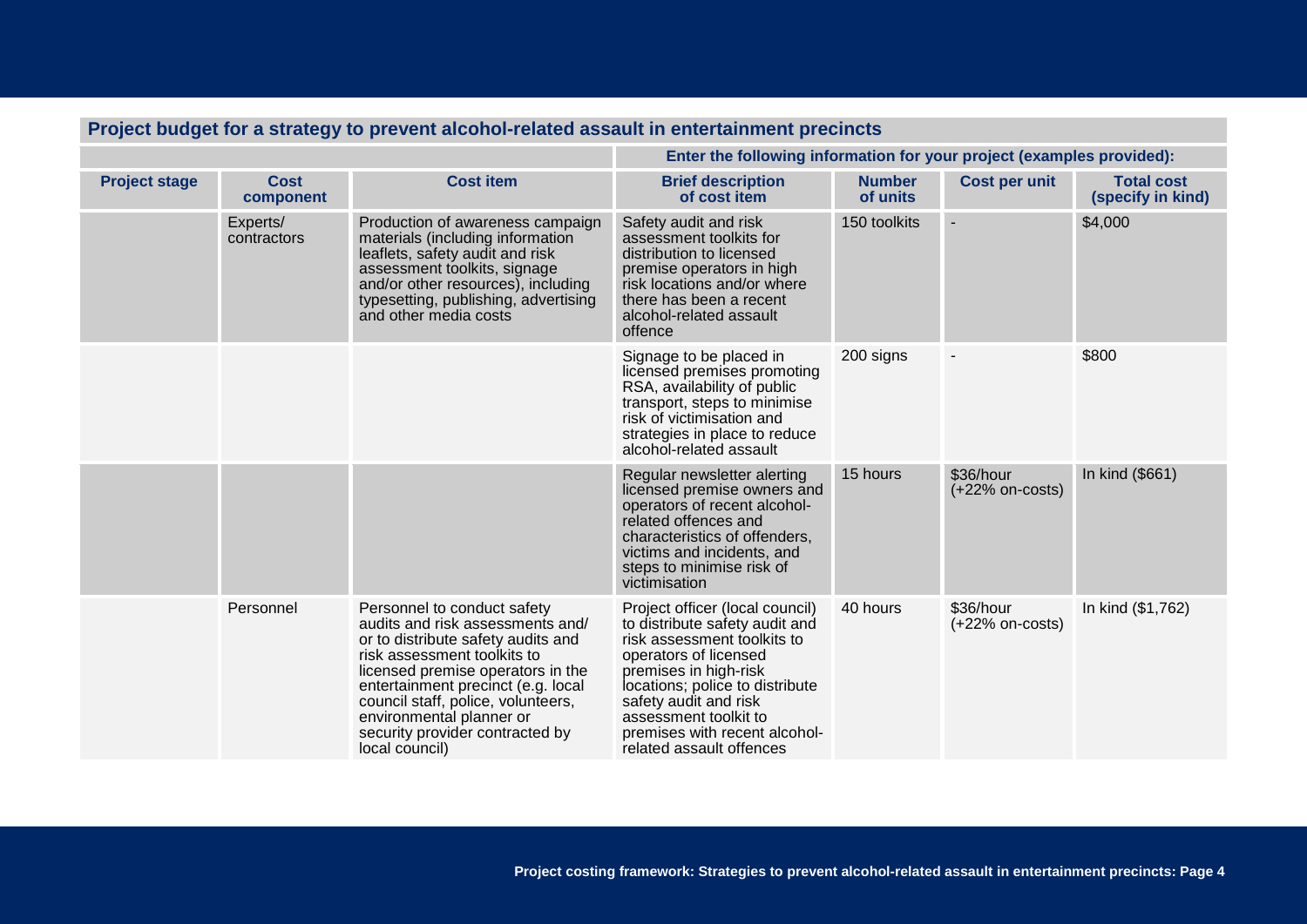| r ruject budyet for a strategy to prevent alcohol-related assault in entertainment precincts |                          |                                                                                                                                                                                                                                                                   |                                                                                                                      |                                                                                                           |                                |                                        |  |
|----------------------------------------------------------------------------------------------|--------------------------|-------------------------------------------------------------------------------------------------------------------------------------------------------------------------------------------------------------------------------------------------------------------|----------------------------------------------------------------------------------------------------------------------|-----------------------------------------------------------------------------------------------------------|--------------------------------|----------------------------------------|--|
|                                                                                              |                          |                                                                                                                                                                                                                                                                   | Enter the following information for your project (examples provided):                                                |                                                                                                           |                                |                                        |  |
| <b>Project stage</b>                                                                         | <b>Cost</b><br>component | <b>Cost item</b>                                                                                                                                                                                                                                                  | <b>Brief description</b><br>of cost item                                                                             | <b>Number</b><br>of units                                                                                 | <b>Cost per unit</b>           | <b>Total cost</b><br>(specify in kind) |  |
|                                                                                              | Experts/<br>contractors  | Professionals (e.g. environmental<br>planner) required to develop a<br>design or redevelopment for the<br>intervention site that is consistent<br>with CPTED principles                                                                                           | Contractor to redesign<br>secure taxi rank on main<br>street in local entertainment<br>precinct (council – planning) |                                                                                                           |                                | \$5,000                                |  |
|                                                                                              | Equipment                | Building and landscaping materials<br>that are required as part of<br>redevelopment of the intervention<br>site and surrounding areas,<br>landscaping, improving poorly<br>maintained public or private spaces<br>or other enhancements to high-risk<br>locations | Barricades to be installed at<br>taxi rank to encourage<br>patrons to line up                                        | Four<br>barricades                                                                                        | \$1,500                        | \$6,000                                |  |
|                                                                                              |                          |                                                                                                                                                                                                                                                                   | Manufacture of signs<br>advertising secure taxi rank                                                                 | Two signs                                                                                                 | \$65                           | \$130                                  |  |
|                                                                                              | Experts/<br>contractors  | Security guards to patrol secure<br>taxi ranks                                                                                                                                                                                                                    | Contract security guards to<br>patrol taxi ranks on weekend<br>nights from 11 pm to 3.30 am                          | Two security<br>guards<br>operating for<br>4.5 hours a<br>night two<br>nights a<br>week for six<br>months | \$43/hour                      | \$18,576                               |  |
|                                                                                              | Experts/<br>contractors  | Transport provider to supply<br>additional night time transport<br>services during peak periods for<br>alcohol consumption                                                                                                                                        | Bus leased to provide<br>additional services on Friday<br>and Saturday nights<br>(including vehicle costs)           | One                                                                                                       | \$20,000                       | \$20,000                               |  |
|                                                                                              | Personnel                | Personnel responsible for project<br>management, including records<br>management, progress reports to<br>funding providers, stakeholder<br>liaison and administrative support<br>for project working group                                                        | Project officer (local council)                                                                                      | Five hours<br>per week for<br>52 weeks                                                                    | \$36/hour<br>$(+22%$ on-costs) | In kind (\$11,453)                     |  |

## **Project budget for a strategy to prevent alcohol-related assault in entertainment precincts**